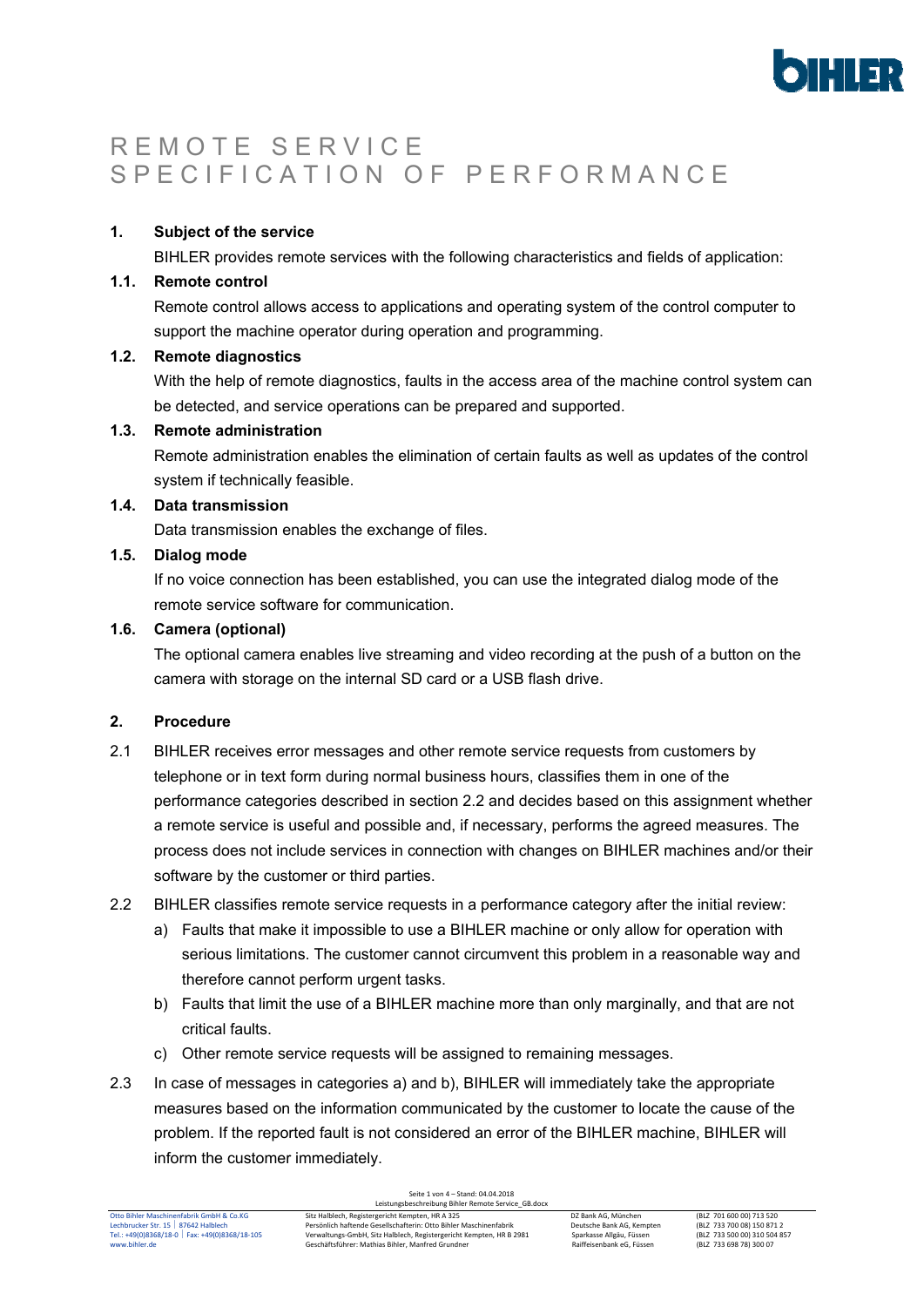

Other messages are handled by BIHLER on a case-by-case basis regarding time and scope of services after consultation with the customer. Tasks performed by BIHLER at the customer's facilities are not subject of this agreement and need to be expressly agreed in advance as an additional service.

# **3. Additional services**

Services beyond points 1 and 2 require separate agreements and compensation. This can be tasks performed at the customer's facilities, or consulting and support for modified software, interfaces to external systems, installation or configuration.

# **4. Duration**

- 4.1 The remote service starts with the delivery of the respective BIHLER machine, unless otherwise agreed.
- 4.2 The remote service for a BIHLER machine can be terminated in writing at the end of the contract year with a term of 30 days before the end of the contract year, for the first time at the end of the first year. A termination for good cause shall remain unaffected.

# **5. Compensation**

- 5.1. The customer pays for the services of the remote service in advance with an annual flat rate that BIHLER invoices at the beginning of a billing period. The billing period is always the respective contract year.
- 5.2. The flat rate is due for the first time twelve months from the date of delivery or, in the event of work performances, at the time of acceptance of the respective machine. There is no fee for the remote service before this point.
- 5.3. BIHLER can adapt the fee for the first time after 12 months and then once a year with a notice period of 3 months in accordance with the development of the "labor cost index of the manufacturing industry and the service sector" and on the basis of cost increases to BIHLER for services provided by third parties. In case of cost reductions for services provided by third parties, the customer can demand an appropriate adjustment. If the fee increases by more than 5 % per year, the customer can terminate the contract up to six weeks after the increase notice effective at the time the increase comes into effect.

## **6. Rights of use**

The usage rights of the customer regarding new software versions and software corrections provided for BIHLER machines correspond with the rights of the previous version. These usage rights replace the rights for previous versions or corrections after a reasonable transition period, generally one month.

## **7. Obligations of the customer**

7.1 It is the customer's responsibility to perform all necessary safety measures for his operation and to monitor their successful implementation. This also applies in connection with the remote service. The customer will only have a remote service performed if the required safety is

Seite 2 von 4 – Stand: 04.04.2018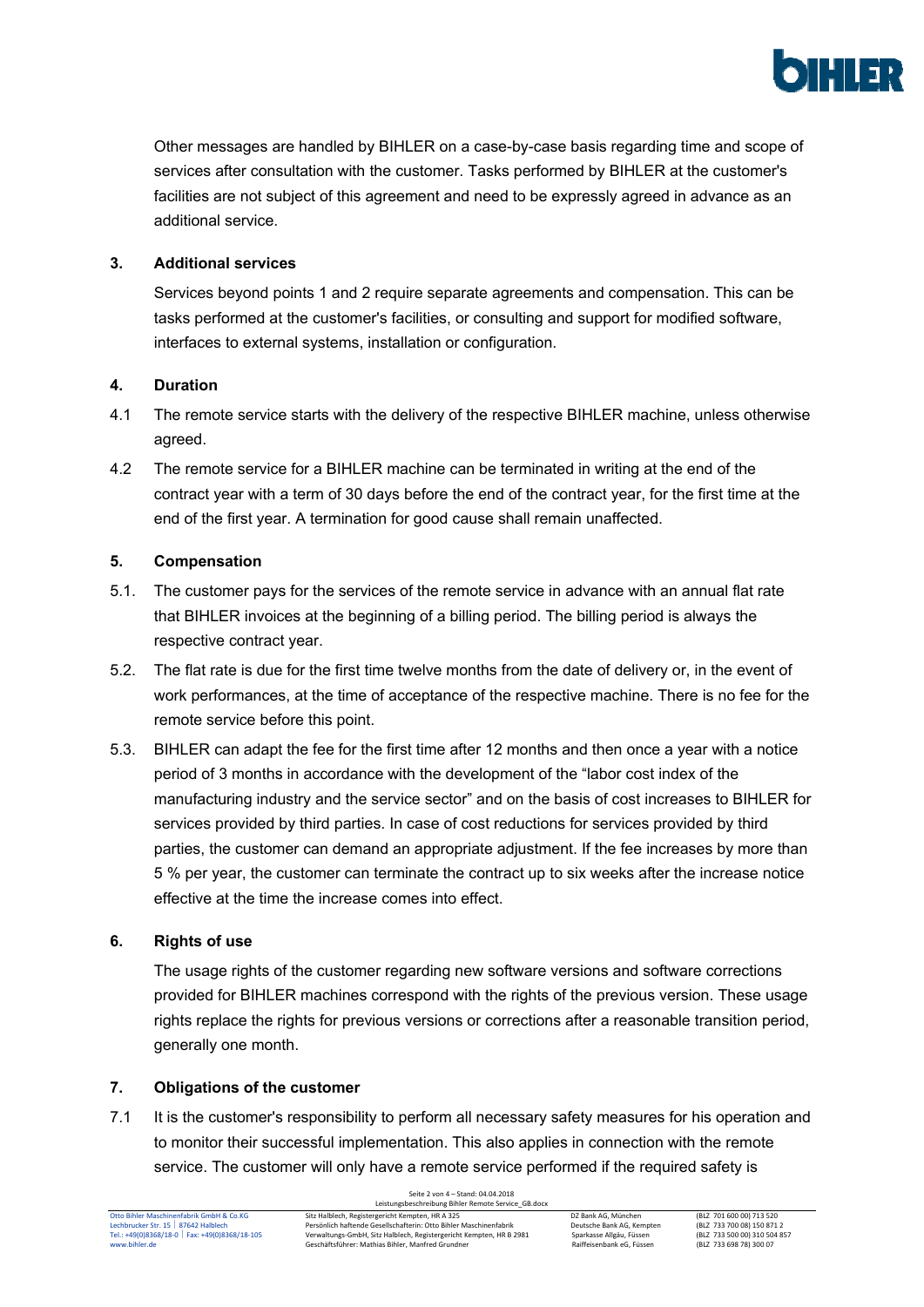

guaranteed. In case of doubt, the customer will not perform the remote service or cancel the remote service.

- 7.2 To perform a remote service, the customer must provide a machine operator with the knowledge covered in the respective BIHLER operator training. The customer must initiate a remote service connection from the BIHLER machine to the BIHLER Service Center after consultation with BIHLER. When the link is established, a LED will light up. This way, the customer has full control over the connection.
- 7.3 The customer is aware that any remote service is associated with potential risks for the environment of the BIHLER machine. The customer will provide BIHLER with detailed information regarding security-relevant circumstances of the environment and the use of the BIHLER machine in advance and without being requested. The customer shall exercise utmost care in his area of responsibility.
- 7.4 The customer must only perform the necessary settings for integrating the remote service into the customer's network on the VPN hardware used for the remote service. The customer is not entitled to modify any other settings of the remote service configuration. The customer ensures that the BIHLER machine is only used in a shared and supported operating environment. BIHLER is not required to provide any remote service for BIHLER machines that are not in a such an operating environment. The customer will immediately inform BIHLER about changes in the operating environment, also in order to enable BIHLER to provide the remote service.
- 7.5 The customer is responsible for the strict adherence to the use and maintenance instructions for the respective BIHLER machine.
- 7.6 The customer is responsible for his own data security, for instance with independent, regular data backups. BIHLER and the customer will take the necessary steps, in accordance with state-of-the-art technology, to prevent the intrusion of viruses and other malicious code. The parties are not obliged to apply certain techniques and are not liable towards each other in the event of an intrusion of viruses or other malicious code. If viruses or malicious code occur at the customer's site that could affect the remote services or other interests of BIHLER, the customer shall immediately inform BIHLER in text form.

## **8. Data protection**

If BIHLER comes into contact with personal data of the customer, BIHLER will only process this data for contractual purposes and will observe the customer's instructions for handling this data. The customer shall bear any adverse consequences of such instructions regarding implementation of the contract. Where legally required, the contract partners will agree on further details for handling personal data.

## **9. General liability of BIHLER**

9.1 BIHLER is always liable to the customer for (a) damages caused intentionally or through gross negligence by BIHLER, its legal representatives or vicarious agents, (b) according to the product liability law, and (c) for damages arising from injury to life, body or health by BIHLER, its legal representatives or vicarious agents.

Seite 3 von 4 – Stand: 04.04.2018 Leistungsbeschreibung Bihler Remote Service\_GB.docx Otto Bihler Maschinenfabrik GmbH & Co.KG Sitz Halblech, Registergericht Kempten, HR A 325 DZ Bank AG, München (BLZ 701 600 00) 713 520 Lechbrucker Str. 15 87642 Halblech Persönlich haftende Gesellschafterin: Otto Bihler Maschinenfabrik Deutsche Bank AG, Kempten (BLZ 733 700 08) 150 871 2 Tel.: +49(0)8368/18-10 [8LZ 733 500 00) 310 504 857 [8LZ 733 500 100] Verwaltungs-GmbH, Sitz Halblech, Registergericht Kempten, HR B 2981 [8LZ 733 500 100] 310 504 857 [8LZ 733 500 00] 310 504 857<br>Www.bihler.de runderd fo